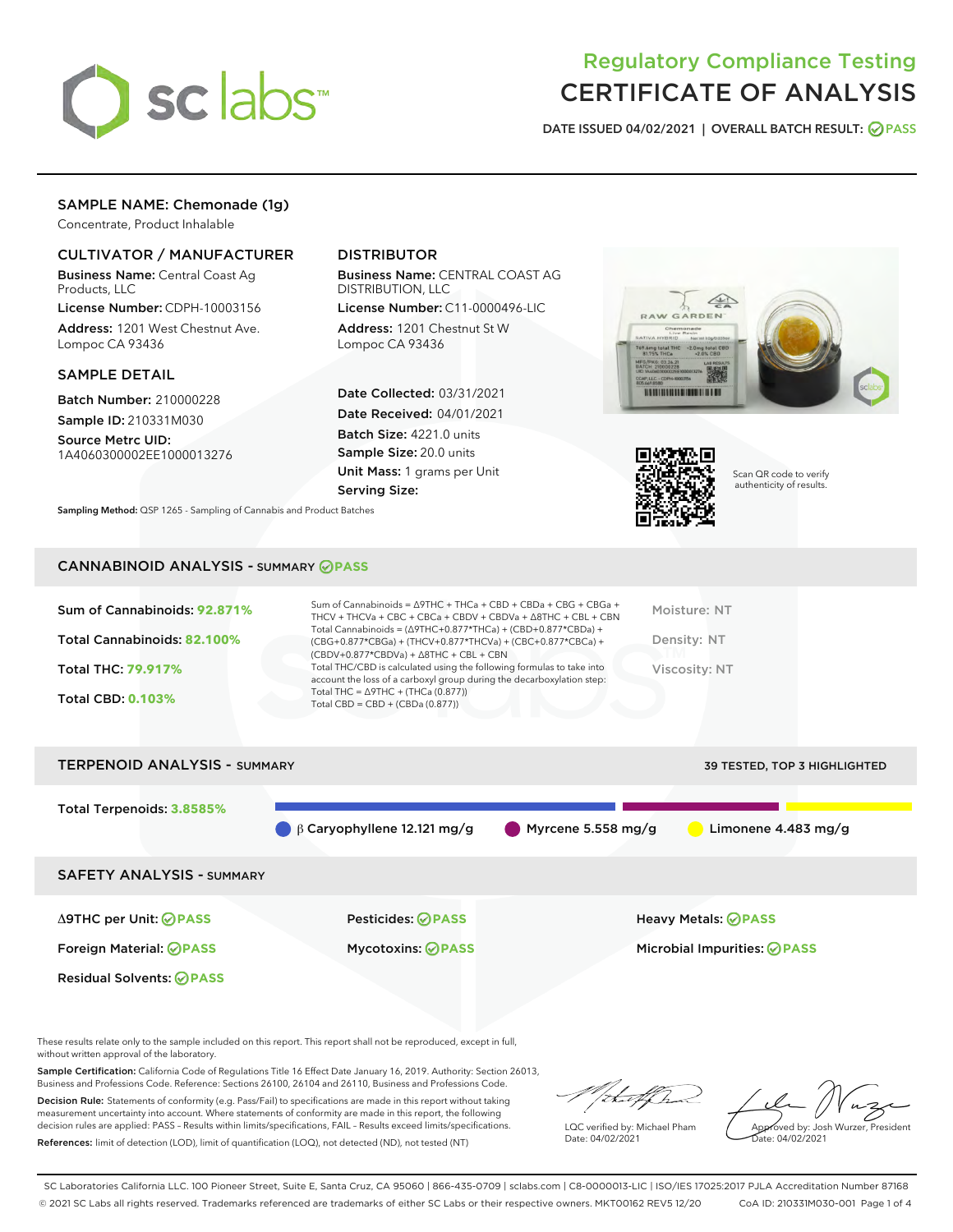



CHEMONADE (1G) | DATE ISSUED 04/02/2021 | OVERALL BATCH RESULT: @ PASS

## CANNABINOID TEST RESULTS - 04/02/2021 2 PASS

Tested by high-performance liquid chromatography with diode-array detection (HPLC-DAD). **Method:** QSP 1157 - Analysis of Cannabinoids by HPLC-DAD

#### TOTAL CANNABINOIDS: **82.100%** Total Cannabinoids (Total THC) + (Total CBD) +

(Total CBG) + (Total THCV) + (Total CBC) + (Total CBDV) + ∆8THC + CBL + CBN

TOTAL THC: **79.917%** Total THC (∆9THC+0.877\*THCa)

TOTAL CBD: **0.103%**

Total CBD (CBD+0.877\*CBDa)

TOTAL CBG: 1.24% Total CBG (CBG+0.877\*CBGa)

TOTAL THCV: 0.296% Total THCV (THCV+0.877\*THCVa)

TOTAL CBC: 0.544% Total CBC (CBC+0.877\*CBCa)

TOTAL CBDV: ND Total CBDV (CBDV+0.877\*CBDVa)

| <b>COMPOUND</b>  | LOD/LOQ<br>(mg/g)          | <b>MEASUREMENT</b><br><b>UNCERTAINTY</b><br>(mg/g) | <b>RESULT</b><br>(mg/g) | <b>RESULT</b><br>(%) |
|------------------|----------------------------|----------------------------------------------------|-------------------------|----------------------|
| <b>THCa</b>      | 0.05/0.14                  | ±21.994                                            | 855.81                  | 85.581               |
| <b>A9THC</b>     | 0.06 / 0.26                | ±1.673                                             | 48.62                   | 4.862                |
| <b>CBGa</b>      | 0.1 / 0.2                  | ±0.54                                              | 10.3                    | 1.03                 |
| <b>CBCa</b>      | 0.07 / 0.28                | ±0.265                                             | 5.41                    | 0.541                |
| <b>THCVa</b>     | 0.07/0.20                  | ±0.161                                             | 3.38                    | 0.338                |
| <b>CBG</b>       | 0.06/0.19                  | ±0.131                                             | 3.32                    | 0.332                |
| <b>CBDa</b>      | 0.02 / 0.19                | ±0.034                                             | 1.17                    | 0.117                |
| <b>CBC</b>       | 0.2 / 0.5                  | ±0.02                                              | 0.7                     | 0.07                 |
| $\triangle$ 8THC | 0.1 / 0.4                  | N/A                                                | <b>ND</b>               | <b>ND</b>            |
| <b>THCV</b>      | 0.1/0.2                    | N/A                                                | <b>ND</b>               | <b>ND</b>            |
| <b>CBD</b>       | 0.07/0.29                  | N/A                                                | <b>ND</b>               | <b>ND</b>            |
| <b>CBDV</b>      | 0.04/0.15                  | N/A                                                | <b>ND</b>               | <b>ND</b>            |
| <b>CBDVa</b>     | 0.03/0.53                  | N/A                                                | <b>ND</b>               | <b>ND</b>            |
| <b>CBL</b>       | 0.06 / 0.24                | N/A                                                | <b>ND</b>               | <b>ND</b>            |
| <b>CBN</b>       | 0.1/0.3                    | N/A                                                | <b>ND</b>               | <b>ND</b>            |
|                  | <b>SUM OF CANNABINOIDS</b> |                                                    | 928.71 mg/g             | 92.871%              |

#### **UNIT MASS: 1 grams per Unit**

| ∆9THC per Unit                         | 1120 per-package limit     | 48.62 mg/unit<br><b>PASS</b> |  |
|----------------------------------------|----------------------------|------------------------------|--|
| <b>Total THC per Unit</b>              |                            | 799.17 mg/unit               |  |
| <b>CBD per Unit</b>                    |                            | <b>ND</b>                    |  |
| <b>Total CBD per Unit</b>              |                            | $1.03$ mg/unit               |  |
| <b>Sum of Cannabinoids</b><br>per Unit |                            | 928.71 mg/unit               |  |
| <b>Total Cannabinoids</b><br>per Unit  |                            | 821.00 mg/unit               |  |
| <b>MOISTURE TEST RESULT</b>            | <b>DENSITY TEST RESULT</b> | <b>VISCOSITY TEST RESULT</b> |  |

Not Tested

**MOISTURE TEST RESULT**

Not Tested

Not Tested

Terpene analysis utilizing gas chromatography-flame ionization detection (GC-FID). **Method:** QSP 1192 - Analysis of Terpenoids by GC-FID

| <b>COMPOUND</b>         | LOD/LOQ<br>(mg/g) | <b>MEASUREMENT</b><br><b>UNCERTAINTY</b><br>(mg/g) | <b>RESULT</b><br>(mg/g)                         | <b>RESULT</b><br>(%) |
|-------------------------|-------------------|----------------------------------------------------|-------------------------------------------------|----------------------|
| $\beta$ Caryophyllene   | 0.004 / 0.012     | ±0.4315                                            | 12.121                                          | 1.2121               |
| <b>Myrcene</b>          | 0.008 / 0.025     | ±0.0717                                            | 5.558                                           | 0.5558               |
| Limonene                | 0.005 / 0.016     | ±0.0641                                            | 4.483                                           | 0.4483               |
| $\alpha$ Humulene       | 0.009 / 0.029     | ±0.1215                                            | 3.784                                           | 0.3784               |
| Linalool                | 0.009 / 0.032     | ±0.0994                                            | 2.615                                           | 0.2615               |
| $\alpha$ Bisabolol      | 0.008 / 0.026     | ±0.1382                                            | 2.588                                           | 0.2588               |
| Guaiol                  | 0.009 / 0.030     | ±0.0507                                            | 1.075                                           | 0.1075               |
| trans-ß-Farnesene       | 0.008 / 0.025     | ±0.0348                                            | 0.980                                           | 0.0980               |
| <b>Terpineol</b>        | 0.016 / 0.055     | ±0.0513                                            | 0.835                                           | 0.0835               |
| Fenchol                 | 0.010 / 0.034     | ±0.0298                                            | 0.771                                           | 0.0771               |
| $\beta$ Pinene          | 0.004 / 0.014     | ±0.0085                                            | 0.739                                           | 0.0739               |
| $\alpha$ Pinene         | 0.005 / 0.017     | ±0.0056                                            | 0.649                                           | 0.0649               |
| <b>Nerolidol</b>        | 0.009 / 0.028     | ±0.0348                                            | 0.553                                           | 0.0553               |
| Ocimene                 | 0.011 / 0.038     | ±0.0108                                            | 0.336                                           | 0.0336               |
| Terpinolene             | 0.008 / 0.026     | ±0.0068                                            | 0.334                                           | 0.0334               |
| Caryophyllene<br>Oxide  | 0.010 / 0.033     | ±0.0148                                            | 0.321                                           | 0.0321               |
| <b>Borneol</b>          | 0.005 / 0.016     | ±0.0102                                            | 0.244                                           | 0.0244               |
| Citronellol             | 0.003/0.010       | ±0.0107                                            | 0.220                                           | 0.0220               |
| Valencene               | 0.009 / 0.030     | ±0.0107                                            | 0.155                                           | 0.0155               |
| Camphene                | 0.005 / 0.015     | ±0.0007                                            | 0.065                                           | 0.0065               |
| Fenchone                | 0.009 / 0.028     | ±0.0014                                            | 0.048                                           | 0.0048               |
| Geraniol                | 0.002 / 0.007     | ±0.0016                                            | 0.037                                           | 0.0037               |
| Sabinene Hydrate        | 0.006 / 0.022     | ±0.0012                                            | 0.032                                           | 0.0032               |
| Nerol                   | 0.003 / 0.011     | ±0.0011                                            | 0.024                                           | 0.0024               |
| $\gamma$ Terpinene      | 0.006 / 0.018     | ±0.0003                                            | 0.018                                           | 0.0018               |
| $\alpha$ Phellandrene   | 0.006 / 0.020     | N/A                                                | <loq< th=""><th><loq< th=""></loq<></th></loq<> | <loq< th=""></loq<>  |
| 3 Carene                | 0.005 / 0.018     | N/A                                                | <loq< th=""><th><loq< th=""></loq<></th></loq<> | <loq< th=""></loq<>  |
| $\alpha$ Terpinene      | 0.005 / 0.017     | N/A                                                | <loq< th=""><th><loq< th=""></loq<></th></loq<> | <loq< th=""></loq<>  |
| Sabinene                | 0.004 / 0.014     | N/A                                                | ND                                              | <b>ND</b>            |
| p-Cymene                | 0.005 / 0.016     | N/A                                                | ND                                              | ND.                  |
| Eucalyptol              | 0.006 / 0.018     | N/A                                                | ND                                              | ND                   |
| (-)-Isopulegol          | 0.005 / 0.016     | N/A                                                | <b>ND</b>                                       | <b>ND</b>            |
| Camphor                 | 0.006 / 0.019     | N/A                                                | ND                                              | ND                   |
| Isoborneol              | 0.004 / 0.012     | N/A                                                | ND                                              | <b>ND</b>            |
| Menthol                 | 0.008 / 0.025     | N/A                                                | ND                                              | ND                   |
| R-(+)-Pulegone          | 0.003 / 0.011     | N/A                                                | ND                                              | ND                   |
| <b>Geranyl Acetate</b>  | 0.004 / 0.014     | N/A                                                | ND                                              | ND                   |
| $\alpha$ Cedrene        | 0.005 / 0.016     | N/A                                                | ND                                              | ND                   |
| Cedrol                  | 0.008 / 0.027     | N/A                                                | ND                                              | ND                   |
| <b>TOTAL TERPENOIDS</b> |                   |                                                    | 38.585 mg/g                                     | 3.8585%              |

SC Laboratories California LLC. 100 Pioneer Street, Suite E, Santa Cruz, CA 95060 | 866-435-0709 | sclabs.com | C8-0000013-LIC | ISO/IES 17025:2017 PJLA Accreditation Number 87168 © 2021 SC Labs all rights reserved. Trademarks referenced are trademarks of either SC Labs or their respective owners. MKT00162 REV5 12/20 CoA ID: 210331M030-001 Page 2 of 4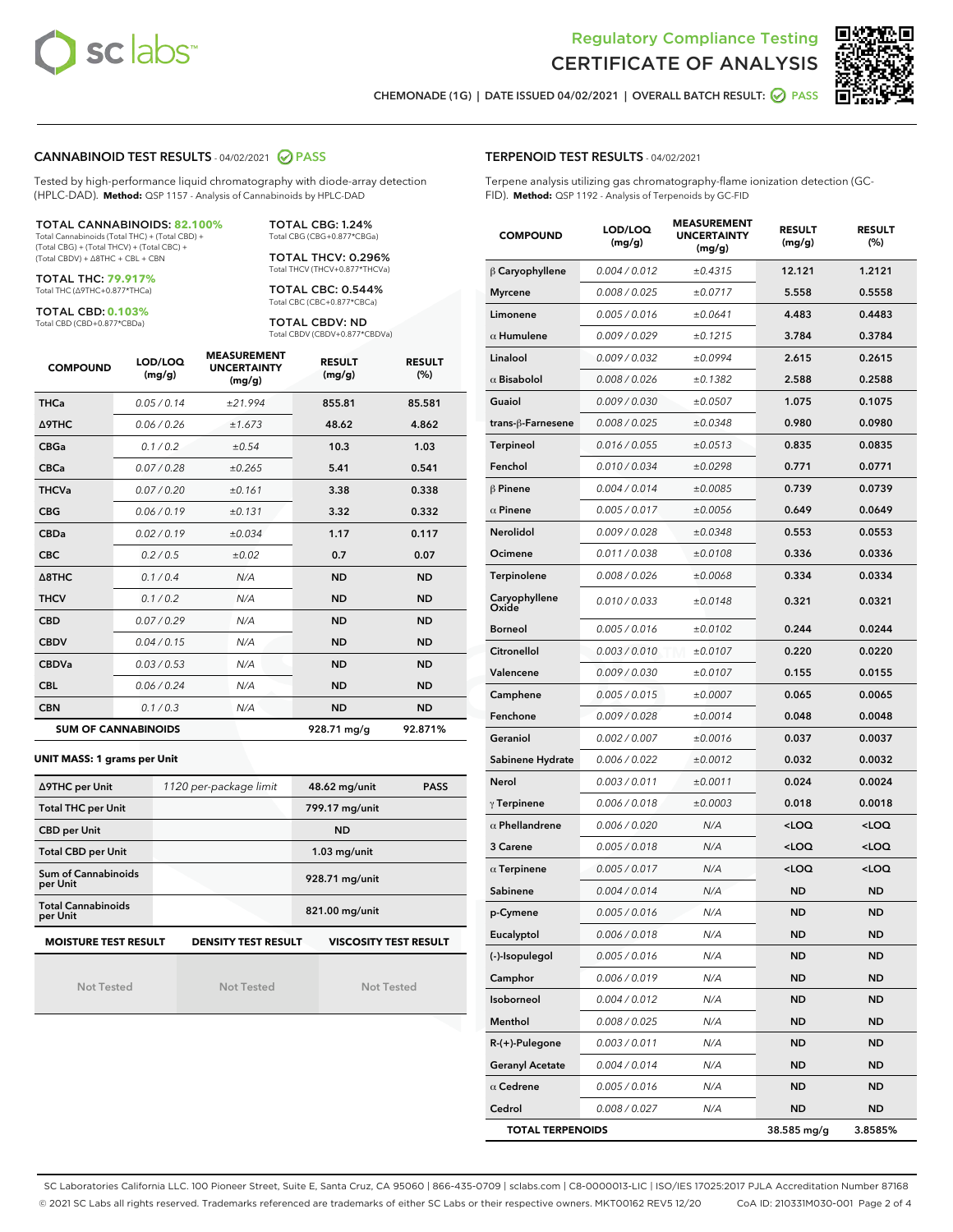



CHEMONADE (1G) | DATE ISSUED 04/02/2021 | OVERALL BATCH RESULT: ◯ PASS

## CATEGORY 1 PESTICIDE TEST RESULTS - 04/01/2021 2 PASS

Pesticide and plant growth regulator analysis utilizing high-performance liquid chromatography-mass spectrometry (HPLC-MS) or gas chromatography-mass spectrometry (GC-MS). \*GC-MS utilized where indicated. **Method:** QSP 1212 - Analysis of Pesticides and Mycotoxins by LC-MS or QSP 1213 - Analysis of Pesticides by GC-MS

| 0.03 / 0.08<br><b>ND</b><br><b>PASS</b><br>Aldicarb<br>$\ge$ LOD<br>N/A<br>Carbofuran<br><b>ND</b><br>0.02 / 0.05<br>$\ge$ LOD<br>N/A<br><b>PASS</b><br>Chlordane*<br>0.03 / 0.08<br>$\ge$ LOD<br>N/A<br><b>ND</b><br><b>PASS</b><br>Chlorfenapyr*<br>0.03/0.10<br>$\ge$ LOD<br>N/A<br><b>ND</b><br><b>PASS</b><br>Chlorpyrifos<br>0.02 / 0.06<br>N/A<br><b>ND</b><br><b>PASS</b><br>$\ge$ LOD<br>Coumaphos<br>0.02 / 0.07<br>N/A<br><b>ND</b><br><b>PASS</b><br>$\ge$ LOD<br>Daminozide<br>0.02 / 0.07<br>N/A<br><b>ND</b><br><b>PASS</b><br>$\ge$ LOD<br><b>DDVP</b><br>0.03/0.09<br>$>$ LOD<br>N/A<br><b>ND</b><br><b>PASS</b><br>(Dichlorvos)<br>Dimethoate<br>0.03 / 0.08<br>$\ge$ LOD<br><b>ND</b><br><b>PASS</b><br>N/A<br>0.03/0.10<br>N/A<br><b>ND</b><br><b>PASS</b><br>Ethoprop(hos)<br>$>$ LOD<br>N/A<br><b>ND</b><br><b>PASS</b><br>Etofenprox<br>0.02 / 0.06<br>$\ge$ LOD<br>Fenoxycarb<br>0.03 / 0.08<br>$\ge$ LOD<br>N/A<br><b>ND</b><br><b>PASS</b><br>0.03 / 0.08<br>$\ge$ LOD<br>N/A<br><b>ND</b><br><b>PASS</b><br>Fipronil<br>Imazalil<br>0.02 / 0.06<br>$\geq$ LOD<br>N/A<br><b>ND</b><br><b>PASS</b><br><b>Methiocarb</b><br>0.02 / 0.07<br>$\ge$ LOD<br>N/A<br><b>ND</b><br><b>PASS</b><br>Methyl<br>0.03/0.10<br>N/A<br><b>ND</b><br><b>PASS</b><br>$\ge$ LOD<br>parathion<br>0.03/0.09<br><b>Mevinphos</b><br>$\ge$ LOD<br>N/A<br><b>ND</b><br><b>PASS</b><br>Paclobutrazol<br>0.02 / 0.05<br>$>$ LOD<br>N/A<br><b>ND</b><br><b>PASS</b><br>0.03 / 0.09<br>N/A<br>$\ge$ LOD<br><b>ND</b><br><b>PASS</b><br>Propoxur<br>0.03 / 0.08<br><b>ND</b><br><b>PASS</b><br>Spiroxamine<br>$\ge$ LOD<br>N/A<br>Thiacloprid<br>0.03/0.10<br>$\ge$ LOD<br>N/A<br><b>ND</b><br><b>PASS</b> | <b>COMPOUND</b> | LOD/LOQ<br>$(\mu g/g)$ | <b>ACTION</b><br><b>LIMIT</b><br>$(\mu g/g)$ | <b>MEASUREMENT</b><br><b>UNCERTAINTY</b><br>$(\mu g/g)$ | <b>RESULT</b><br>$(\mu g/g)$ | <b>RESULT</b> |
|---------------------------------------------------------------------------------------------------------------------------------------------------------------------------------------------------------------------------------------------------------------------------------------------------------------------------------------------------------------------------------------------------------------------------------------------------------------------------------------------------------------------------------------------------------------------------------------------------------------------------------------------------------------------------------------------------------------------------------------------------------------------------------------------------------------------------------------------------------------------------------------------------------------------------------------------------------------------------------------------------------------------------------------------------------------------------------------------------------------------------------------------------------------------------------------------------------------------------------------------------------------------------------------------------------------------------------------------------------------------------------------------------------------------------------------------------------------------------------------------------------------------------------------------------------------------------------------------------------------------------------------------------------------------------------------------------------|-----------------|------------------------|----------------------------------------------|---------------------------------------------------------|------------------------------|---------------|
|                                                                                                                                                                                                                                                                                                                                                                                                                                                                                                                                                                                                                                                                                                                                                                                                                                                                                                                                                                                                                                                                                                                                                                                                                                                                                                                                                                                                                                                                                                                                                                                                                                                                                                         |                 |                        |                                              |                                                         |                              |               |
|                                                                                                                                                                                                                                                                                                                                                                                                                                                                                                                                                                                                                                                                                                                                                                                                                                                                                                                                                                                                                                                                                                                                                                                                                                                                                                                                                                                                                                                                                                                                                                                                                                                                                                         |                 |                        |                                              |                                                         |                              |               |
|                                                                                                                                                                                                                                                                                                                                                                                                                                                                                                                                                                                                                                                                                                                                                                                                                                                                                                                                                                                                                                                                                                                                                                                                                                                                                                                                                                                                                                                                                                                                                                                                                                                                                                         |                 |                        |                                              |                                                         |                              |               |
|                                                                                                                                                                                                                                                                                                                                                                                                                                                                                                                                                                                                                                                                                                                                                                                                                                                                                                                                                                                                                                                                                                                                                                                                                                                                                                                                                                                                                                                                                                                                                                                                                                                                                                         |                 |                        |                                              |                                                         |                              |               |
|                                                                                                                                                                                                                                                                                                                                                                                                                                                                                                                                                                                                                                                                                                                                                                                                                                                                                                                                                                                                                                                                                                                                                                                                                                                                                                                                                                                                                                                                                                                                                                                                                                                                                                         |                 |                        |                                              |                                                         |                              |               |
|                                                                                                                                                                                                                                                                                                                                                                                                                                                                                                                                                                                                                                                                                                                                                                                                                                                                                                                                                                                                                                                                                                                                                                                                                                                                                                                                                                                                                                                                                                                                                                                                                                                                                                         |                 |                        |                                              |                                                         |                              |               |
|                                                                                                                                                                                                                                                                                                                                                                                                                                                                                                                                                                                                                                                                                                                                                                                                                                                                                                                                                                                                                                                                                                                                                                                                                                                                                                                                                                                                                                                                                                                                                                                                                                                                                                         |                 |                        |                                              |                                                         |                              |               |
|                                                                                                                                                                                                                                                                                                                                                                                                                                                                                                                                                                                                                                                                                                                                                                                                                                                                                                                                                                                                                                                                                                                                                                                                                                                                                                                                                                                                                                                                                                                                                                                                                                                                                                         |                 |                        |                                              |                                                         |                              |               |
|                                                                                                                                                                                                                                                                                                                                                                                                                                                                                                                                                                                                                                                                                                                                                                                                                                                                                                                                                                                                                                                                                                                                                                                                                                                                                                                                                                                                                                                                                                                                                                                                                                                                                                         |                 |                        |                                              |                                                         |                              |               |
|                                                                                                                                                                                                                                                                                                                                                                                                                                                                                                                                                                                                                                                                                                                                                                                                                                                                                                                                                                                                                                                                                                                                                                                                                                                                                                                                                                                                                                                                                                                                                                                                                                                                                                         |                 |                        |                                              |                                                         |                              |               |
|                                                                                                                                                                                                                                                                                                                                                                                                                                                                                                                                                                                                                                                                                                                                                                                                                                                                                                                                                                                                                                                                                                                                                                                                                                                                                                                                                                                                                                                                                                                                                                                                                                                                                                         |                 |                        |                                              |                                                         |                              |               |
|                                                                                                                                                                                                                                                                                                                                                                                                                                                                                                                                                                                                                                                                                                                                                                                                                                                                                                                                                                                                                                                                                                                                                                                                                                                                                                                                                                                                                                                                                                                                                                                                                                                                                                         |                 |                        |                                              |                                                         |                              |               |
|                                                                                                                                                                                                                                                                                                                                                                                                                                                                                                                                                                                                                                                                                                                                                                                                                                                                                                                                                                                                                                                                                                                                                                                                                                                                                                                                                                                                                                                                                                                                                                                                                                                                                                         |                 |                        |                                              |                                                         |                              |               |
|                                                                                                                                                                                                                                                                                                                                                                                                                                                                                                                                                                                                                                                                                                                                                                                                                                                                                                                                                                                                                                                                                                                                                                                                                                                                                                                                                                                                                                                                                                                                                                                                                                                                                                         |                 |                        |                                              |                                                         |                              |               |
|                                                                                                                                                                                                                                                                                                                                                                                                                                                                                                                                                                                                                                                                                                                                                                                                                                                                                                                                                                                                                                                                                                                                                                                                                                                                                                                                                                                                                                                                                                                                                                                                                                                                                                         |                 |                        |                                              |                                                         |                              |               |
|                                                                                                                                                                                                                                                                                                                                                                                                                                                                                                                                                                                                                                                                                                                                                                                                                                                                                                                                                                                                                                                                                                                                                                                                                                                                                                                                                                                                                                                                                                                                                                                                                                                                                                         |                 |                        |                                              |                                                         |                              |               |
|                                                                                                                                                                                                                                                                                                                                                                                                                                                                                                                                                                                                                                                                                                                                                                                                                                                                                                                                                                                                                                                                                                                                                                                                                                                                                                                                                                                                                                                                                                                                                                                                                                                                                                         |                 |                        |                                              |                                                         |                              |               |
|                                                                                                                                                                                                                                                                                                                                                                                                                                                                                                                                                                                                                                                                                                                                                                                                                                                                                                                                                                                                                                                                                                                                                                                                                                                                                                                                                                                                                                                                                                                                                                                                                                                                                                         |                 |                        |                                              |                                                         |                              |               |
|                                                                                                                                                                                                                                                                                                                                                                                                                                                                                                                                                                                                                                                                                                                                                                                                                                                                                                                                                                                                                                                                                                                                                                                                                                                                                                                                                                                                                                                                                                                                                                                                                                                                                                         |                 |                        |                                              |                                                         |                              |               |
|                                                                                                                                                                                                                                                                                                                                                                                                                                                                                                                                                                                                                                                                                                                                                                                                                                                                                                                                                                                                                                                                                                                                                                                                                                                                                                                                                                                                                                                                                                                                                                                                                                                                                                         |                 |                        |                                              |                                                         |                              |               |
|                                                                                                                                                                                                                                                                                                                                                                                                                                                                                                                                                                                                                                                                                                                                                                                                                                                                                                                                                                                                                                                                                                                                                                                                                                                                                                                                                                                                                                                                                                                                                                                                                                                                                                         |                 |                        |                                              |                                                         |                              |               |

## CATEGORY 2 PESTICIDE TEST RESULTS - 04/01/2021 @ PASS

| <b>COMPOUND</b>   | LOD/LOQ<br>$(\mu g/g)$ | <b>ACTION</b><br><b>LIMIT</b><br>$(\mu g/g)$ | <b>MEASUREMENT</b><br><b>UNCERTAINTY</b><br>$(\mu g/g)$ | <b>RESULT</b><br>$(\mu g/g)$ | <b>RESULT</b> |
|-------------------|------------------------|----------------------------------------------|---------------------------------------------------------|------------------------------|---------------|
| Abamectin         | 0.03/0.10              | 0.1                                          | N/A                                                     | <b>ND</b>                    | <b>PASS</b>   |
| Acephate          | 0.02/0.07              | 0.1                                          | N/A                                                     | <b>ND</b>                    | <b>PASS</b>   |
| Acequinocyl       | 0.02/0.07              | 0.1                                          | N/A                                                     | <b>ND</b>                    | <b>PASS</b>   |
| Acetamiprid       | 0.02/0.05              | 0.1                                          | N/A                                                     | <b>ND</b>                    | <b>PASS</b>   |
| Azoxystrobin      | 0.02/0.07              | 0.1                                          | N/A                                                     | <b>ND</b>                    | <b>PASS</b>   |
| <b>Bifenazate</b> | 0.01/0.04              | 0.1                                          | N/A                                                     | <b>ND</b>                    | <b>PASS</b>   |
| <b>Bifenthrin</b> | 0.02/0.05              | 3                                            | N/A                                                     | <b>ND</b>                    | <b>PASS</b>   |
| <b>Boscalid</b>   | 0.03/0.09              | 0.1                                          | N/A                                                     | <b>ND</b>                    | <b>PASS</b>   |

|  | <b>CATEGORY 2 PESTICIDE TEST RESULTS</b> - 04/01/2021 continued |  |  |  |
|--|-----------------------------------------------------------------|--|--|--|
|--|-----------------------------------------------------------------|--|--|--|

| <b>COMPOUND</b>               | LOD/LOQ<br>(µg/g) | <b>ACTION</b><br>LIMIT<br>$(\mu g/g)$ | <b>MEASUREMENT</b><br><b>UNCERTAINTY</b><br>$(\mu g/g)$ | <b>RESULT</b><br>(µg/g) | <b>RESULT</b> |
|-------------------------------|-------------------|---------------------------------------|---------------------------------------------------------|-------------------------|---------------|
| Captan                        | 0.19/0.57         | 0.7                                   | N/A                                                     | <b>ND</b>               | <b>PASS</b>   |
| Carbaryl                      | 0.02 / 0.06       | 0.5                                   | N/A                                                     | <b>ND</b>               | <b>PASS</b>   |
| Chlorantranilip-<br>role      | 0.04 / 0.12       | 10                                    | N/A                                                     | <b>ND</b>               | <b>PASS</b>   |
| Clofentezine                  | 0.03 / 0.09       | 0.1                                   | N/A                                                     | <b>ND</b>               | <b>PASS</b>   |
| Cyfluthrin                    | 0.12 / 0.38       | 2                                     | N/A                                                     | <b>ND</b>               | <b>PASS</b>   |
| Cypermethrin                  | 0.11 / 0.32       | 1                                     | N/A                                                     | <b>ND</b>               | <b>PASS</b>   |
| <b>Diazinon</b>               | 0.02 / 0.05       | 0.1                                   | N/A                                                     | <b>ND</b>               | <b>PASS</b>   |
| Dimethomorph                  | 0.03 / 0.09       | 2                                     | N/A                                                     | <b>ND</b>               | <b>PASS</b>   |
| Etoxazole                     | 0.02 / 0.06       | 0.1                                   | N/A                                                     | <b>ND</b>               | <b>PASS</b>   |
| Fenhexamid                    | 0.03 / 0.09       | 0.1                                   | N/A                                                     | <b>ND</b>               | <b>PASS</b>   |
| Fenpyroximate                 | 0.02 / 0.06       | 0.1                                   | N/A                                                     | <b>ND</b>               | <b>PASS</b>   |
| Flonicamid                    | 0.03 / 0.10       | 0.1                                   | N/A                                                     | <b>ND</b>               | <b>PASS</b>   |
| Fludioxonil                   | 0.03 / 0.10       | 0.1                                   | N/A                                                     | <b>ND</b>               | <b>PASS</b>   |
| Hexythiazox                   | 0.02 / 0.07       | 0.1                                   | N/A                                                     | <b>ND</b>               | <b>PASS</b>   |
| Imidacloprid                  | 0.04 / 0.11       | 5                                     | N/A                                                     | <b>ND</b>               | <b>PASS</b>   |
| Kresoxim-methyl               | 0.02 / 0.07       | 0.1                                   | N/A                                                     | <b>ND</b>               | <b>PASS</b>   |
| Malathion                     | 0.03 / 0.09       | 0.5                                   | N/A                                                     | <b>ND</b>               | <b>PASS</b>   |
| Metalaxyl                     | 0.02 / 0.07       | 2                                     | N/A                                                     | <b>ND</b>               | <b>PASS</b>   |
| Methomyl                      | 0.03 / 0.10       | 1                                     | N/A                                                     | <b>ND</b>               | <b>PASS</b>   |
| Myclobutanil                  | 0.03 / 0.09       | 0.1                                   | N/A                                                     | <b>ND</b>               | <b>PASS</b>   |
| Naled                         | 0.02 / 0.07       | 0.1                                   | N/A                                                     | <b>ND</b>               | <b>PASS</b>   |
| Oxamyl                        | 0.04 / 0.11       | 0.5                                   | N/A                                                     | <b>ND</b>               | <b>PASS</b>   |
| Pentachloronitro-<br>benzene* | 0.03 / 0.09       | 0.1                                   | N/A                                                     | <b>ND</b>               | <b>PASS</b>   |
| Permethrin                    | 0.04 / 0.12       | 0.5                                   | N/A                                                     | <b>ND</b>               | <b>PASS</b>   |
| Phosmet                       | 0.03/0.10         | 0.1                                   | N/A                                                     | <b>ND</b>               | <b>PASS</b>   |
| Piperonylbu-<br>toxide        | 0.02 / 0.07       | 3                                     | N/A                                                     | <b>ND</b>               | <b>PASS</b>   |
| Prallethrin                   | 0.03 / 0.08       | 0.1                                   | N/A                                                     | <b>ND</b>               | <b>PASS</b>   |
| Propiconazole                 | 0.02 / 0.07       | 0.1                                   | N/A                                                     | <b>ND</b>               | <b>PASS</b>   |
| Pyrethrins                    | 0.04 / 0.12       | 0.5                                   | N/A                                                     | ND                      | PASS          |
| Pyridaben                     | 0.02 / 0.07       | 0.1                                   | N/A                                                     | <b>ND</b>               | <b>PASS</b>   |
| Spinetoram                    | 0.02 / 0.07       | 0.1                                   | N/A                                                     | <b>ND</b>               | <b>PASS</b>   |
| Spinosad                      | 0.02 / 0.07       | 0.1                                   | N/A                                                     | <b>ND</b>               | <b>PASS</b>   |
| Spiromesifen                  | 0.02 / 0.05       | 0.1                                   | N/A                                                     | <b>ND</b>               | <b>PASS</b>   |
| Spirotetramat                 | 0.02 / 0.06       | 0.1                                   | N/A                                                     | <b>ND</b>               | <b>PASS</b>   |
| Tebuconazole                  | 0.02 / 0.07       | 0.1                                   | N/A                                                     | <b>ND</b>               | <b>PASS</b>   |
| Thiamethoxam                  | 0.03 / 0.10       | 5                                     | N/A                                                     | <b>ND</b>               | <b>PASS</b>   |
| Trifloxystrobin               | 0.03 / 0.08       | 0.1                                   | N/A                                                     | <b>ND</b>               | <b>PASS</b>   |

SC Laboratories California LLC. 100 Pioneer Street, Suite E, Santa Cruz, CA 95060 | 866-435-0709 | sclabs.com | C8-0000013-LIC | ISO/IES 17025:2017 PJLA Accreditation Number 87168 © 2021 SC Labs all rights reserved. Trademarks referenced are trademarks of either SC Labs or their respective owners. MKT00162 REV5 12/20 CoA ID: 210331M030-001 Page 3 of 4